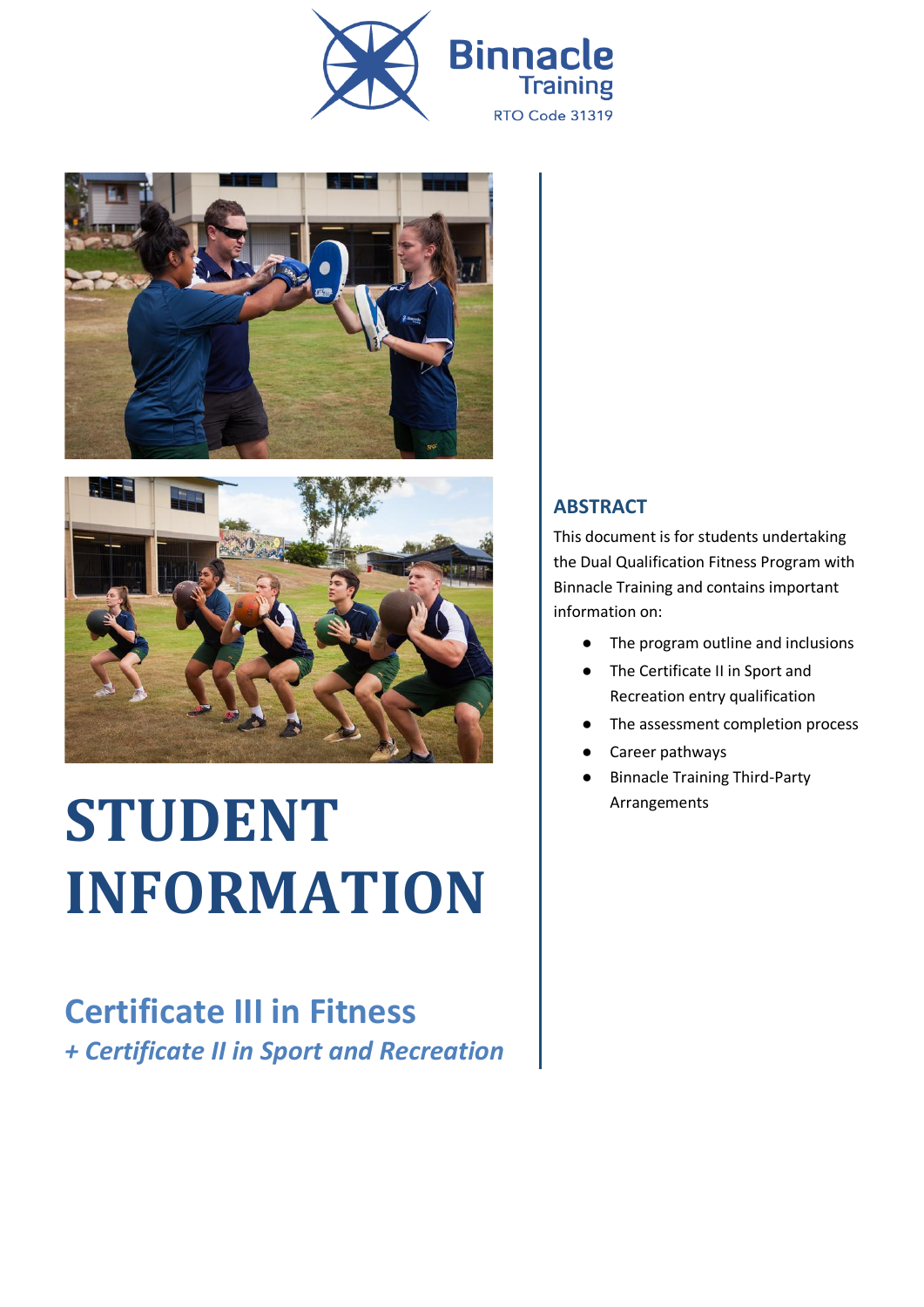# **Program Inclusions**

This 'Binnacle Dual Qualification Fitness Program' incorporates two nationally recognised qualifications:

- **SIS20115 Certificate II in Sport and Recreation (entry qualification)**
- **SIS30321 Certificate III in Fitness**

The course covers the skills and knowledge required for entering the Fitness industry as a Group and Gym Fitness Instructor and includes:

- The industry-recognised First Aid Certificate HLTAID011 Provide First Aid (After completion of the course Binnacle Training will also issue HLTAID003 Provide First Aid.)
- Developing sport, fitness and recreation industry knowledge
- Using and maintaining fitness and sport equipment
- Following health and safety standards in the workplace
- Responding to emergency situations
- Developing and updating knowledge of coaching practices
- Delivering community fitness programs
- Providing quality customer service
- Conducting risk assessments for sport and fitness activities
- Conducting client health screenings and fitness assessments
- Providing healthy eating information to clients
- Instructing and monitoring fitness programs
- Conducting warm-up and cool-down programs
- Planning and delivering gym programs
- Working with specific population clients, including older clients
- Developing skills and knowledge in exercise science, including anatomy and physiology

This is achieved by working alongside a qualified Fitness Trainer (your teacher) and other fitness/sport coaches to deliver community-based fitness and recreation activities and programs to clients (students, teachers, staff and family members) within your school community.

# **Program Outline**

The program involves learning the required knowledge and skills to become an exercise professional. This learning involves practical experience as a 'Gym Instructor' and 'Activity Assistant' and will take place in a range of settings, including the classroom, outdoors and the fitness facility at your school (e.g. school gym).

Assessment activities include the completion of practical and knowledge tasks throughout the program. Knowledge tasks generally take the form of short answer quizzes and research tasks that are completed online. Many of the practical tasks will also involve completing an industry document (e.g. session plan).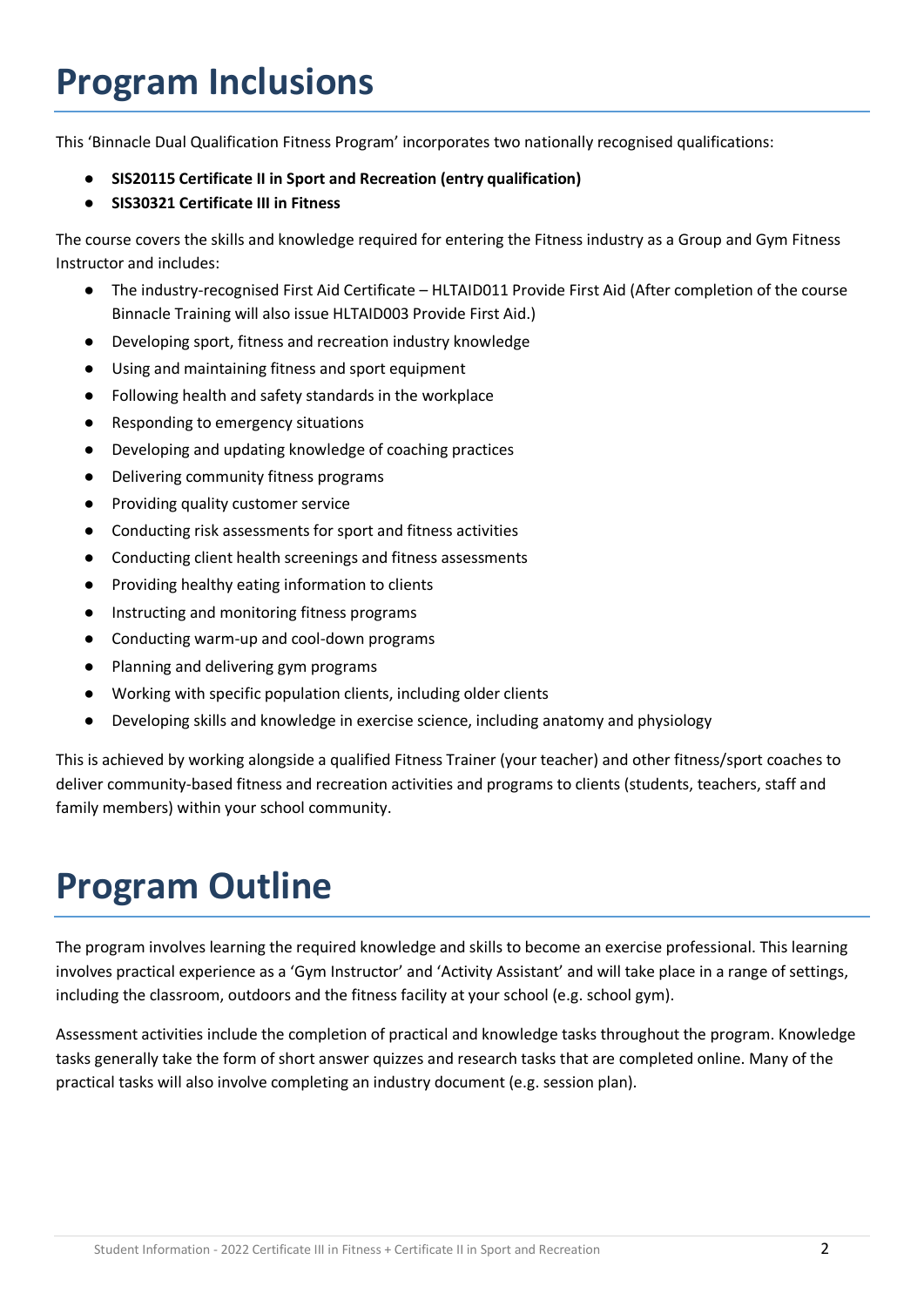# **Completing Assessments**

All assessment tasks and resources are online (practical components are completed in an SFR environment e.g. the school gym) and each term has a specific number of assessment tasks.

Your teacher will regularly review the completion of your assessment and if incomplete or not yet satisfactory, you may be required to finalise the assessment in your own time (e.g. during exam block) before the next school term commences.

Your completed assessment and associated documentation will be stored online in your Binnacle Lounge account for your teacher to mark ('Satisfactory' or 'Not Yet Satisfactory').

- 1. You complete the assessment each term:
	- Knowledge assessments completed online in your Binnacle lounge.
	- Demonstrate required skills in practical tasks.
	- Access to training resources to assist with assessment are also available in your Binnacle Lounge.

#### The teacher marks your assessment:

- Some knowledge assessment items are 'auto-marked' by the Binnacle Lounge learning platform.
- The teacher will mark your other (e.g. project, practical and case study) assessment items.
- The sign-off page in each term is where feedback is provided and the outcome of each assessment item is recorded.

### **Units of Competency in this Program**

|                         | <b>UNIT CODE</b> | <b>UNIT TITLE</b>                                              |
|-------------------------|------------------|----------------------------------------------------------------|
| <b>TERMS</b><br>$1 - 4$ | HLTWHS001        | Participate in workplace health and safety                     |
|                         | SISXEMR001       | Respond to emergency situations                                |
|                         | SISXIND001       | Work effectively in sport, fitness and recreation environments |
|                         | SISXCAI002       | Assist with activity sessions                                  |
|                         | SISXIND002       | Maintain sport, fitness and recreation industry knowledge      |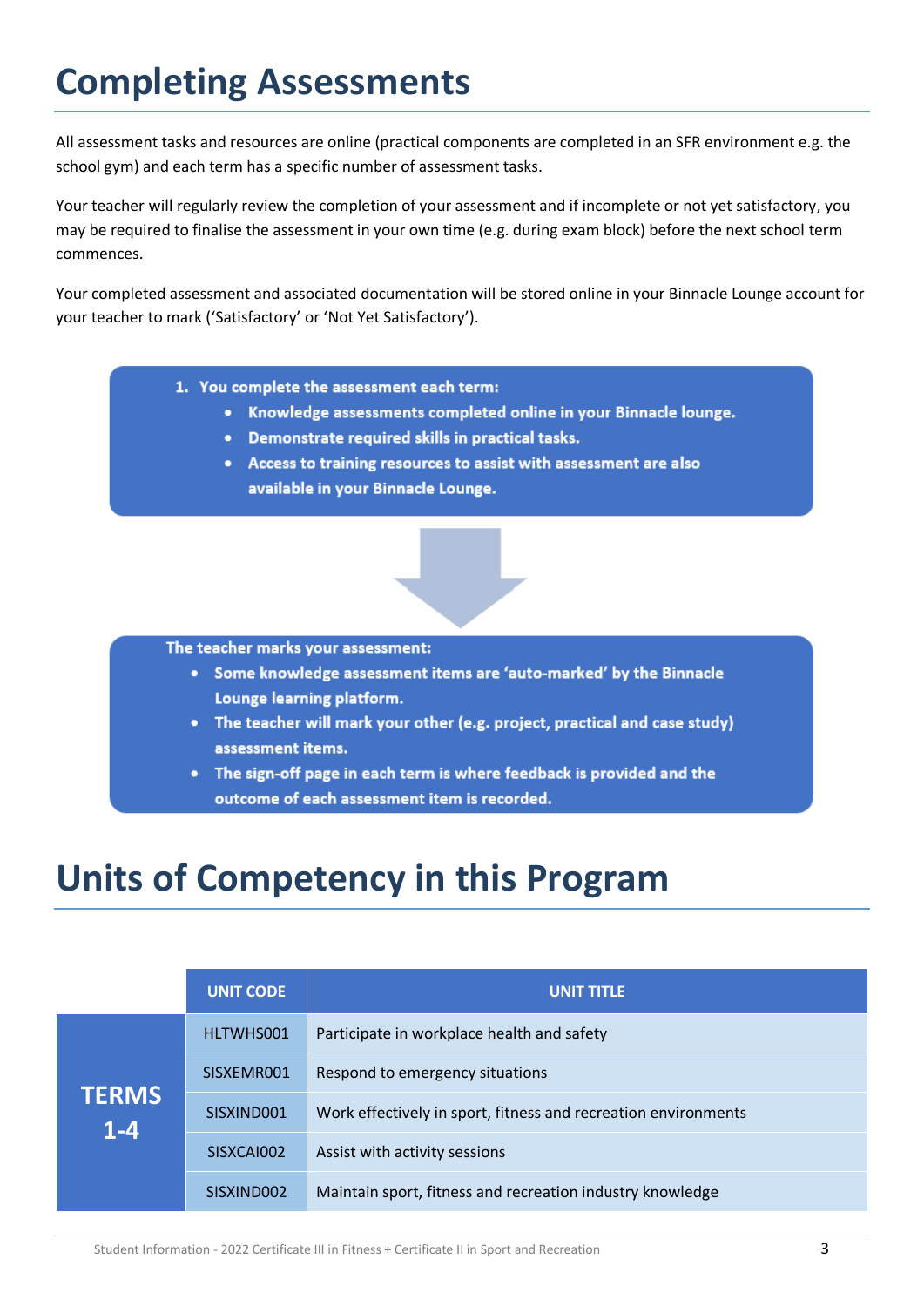|  | SISXCCS001 | Provide quality service                                       |
|--|------------|---------------------------------------------------------------|
|  | BSBSUS211  | Participate in sustainable work practices                     |
|  | BSBWOR202  | Organise and complete daily work activities                   |
|  | BSBTEC201  | Use business software applications                            |
|  | BSBTEC202  | Use digital technologies to communicate in a work environment |
|  | BSBTEC203  | Research using the internet                                   |
|  | ICTICT203  | Operate application software packages                         |
|  | BSBSUS201  | Participate in environmentally sustainable work practices     |
|  | HLTAID011  | Provide first aid                                             |
|  |            |                                                               |

#### **Qualification scheduled for finalisation: SIS20115 CERTIFICATE II IN SPORT AND RECREATION**

|                         | <b>UNIT CODE</b> | <b>UNIT TITLE</b>                                                              |
|-------------------------|------------------|--------------------------------------------------------------------------------|
|                         | SISFFIT047       | Use anatomy and physiology knowledge to support safe and effective<br>exercise |
|                         | BSBOPS304        | Deliver and monitor a service to customers                                     |
|                         | BSBPEF301        | Organise personal work priorities                                              |
|                         | SISFFIT035       | Plan group exercise sessions                                                   |
| <b>TERMS</b><br>$5 - 7$ | SISFFIT036       | Instruct group exercise sessions                                               |
|                         | SISFFIT032       | Complete pre-exercise screening and service orientation                        |
|                         | SISFFIT033       | Complete client fitness assessments                                            |
|                         | SISFFIT052       | Provide healthy eating information                                             |
|                         | SISFFIT040       | Develop and instruct gym-based exercise programs for individual clients        |

#### **Qualification scheduled for finalisation: SIS30321 CERTIFICATE III IN FITNESS**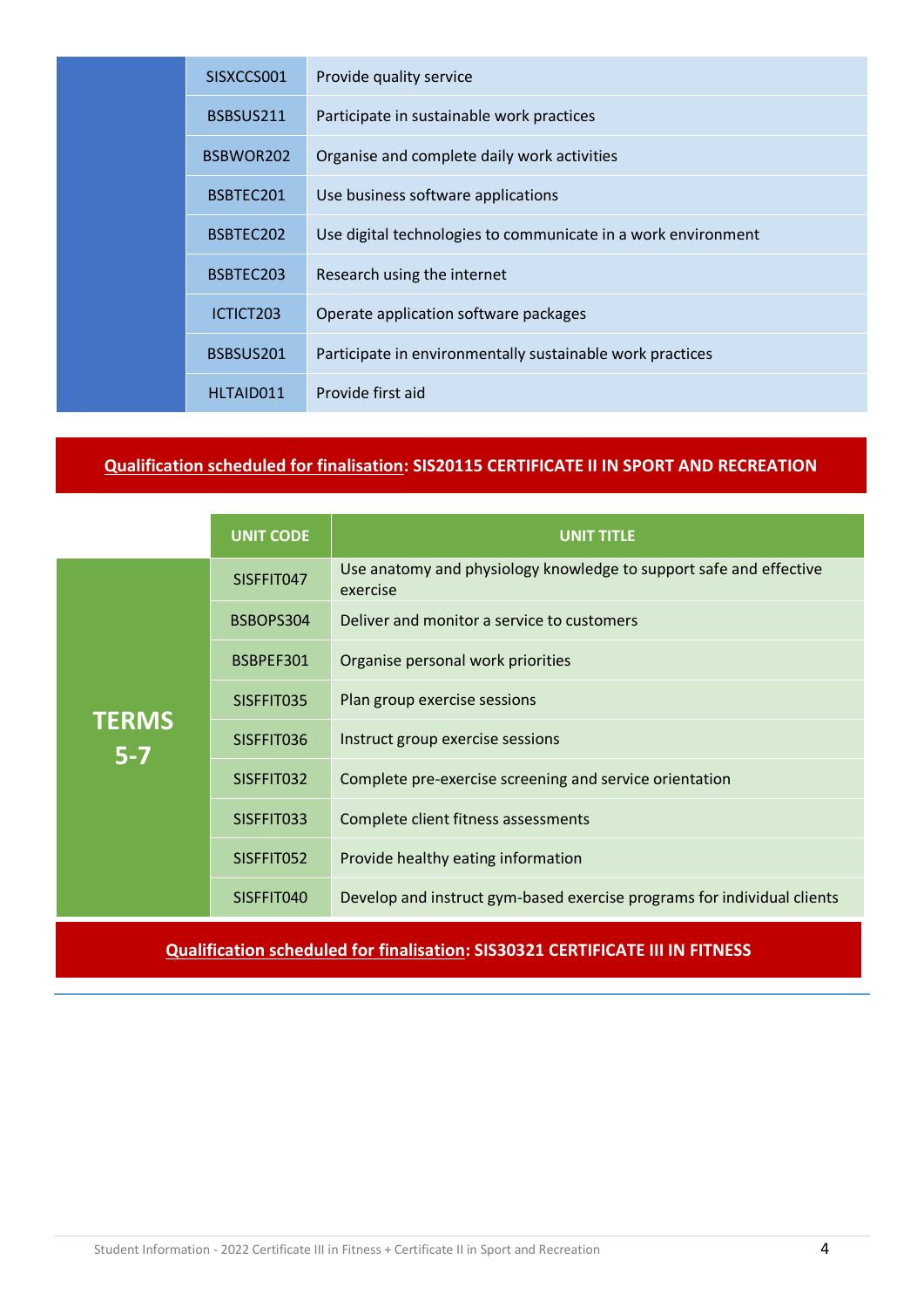# **Career Pathways**

Graduates of the 'Binnacle Fitness Program' may explore a Certificate IV in Fitness pathway with another training provider (e.g. Fit College or TAFE Queensland) upon completion of the Certificate III in Fitness. Please ask your Binnacle Teacher to contact Binnacle Training if you would like further information regarding the Certificate IV or other inter-related industry pathway qualifications (e.g. Business).



### **Binnacle Training Third-Party Arrangements**

As the RTO, Binnacle Training engages individual secondary schools under a third-party arrangement to provide physical and human resources to deliver training and conduct assessment.

Binnacle Training Responsibilities: Enrolling students into the VET course, training and assessment outcomes, issuing certificates and testamurs, and ensuring that the VET course is on its scope of registration at all times.

School Responsibilities (as the third-party): The provision of adequate physical (equipment and facilities) and human resources (program deliverer), and delivering training and assessment services on behalf of Binnacle including the provision of student support services such as language, literacy and numeracy (LLN) assistance.

# **Language, Literacy and Numeracy Skills**

A Language, Literacy and Numeracy (LLN) Screening process is undertaken at the time of initial enrolment (or earlier) to ensure that students have the capacity to effectively engage with the content. The following examples provide a